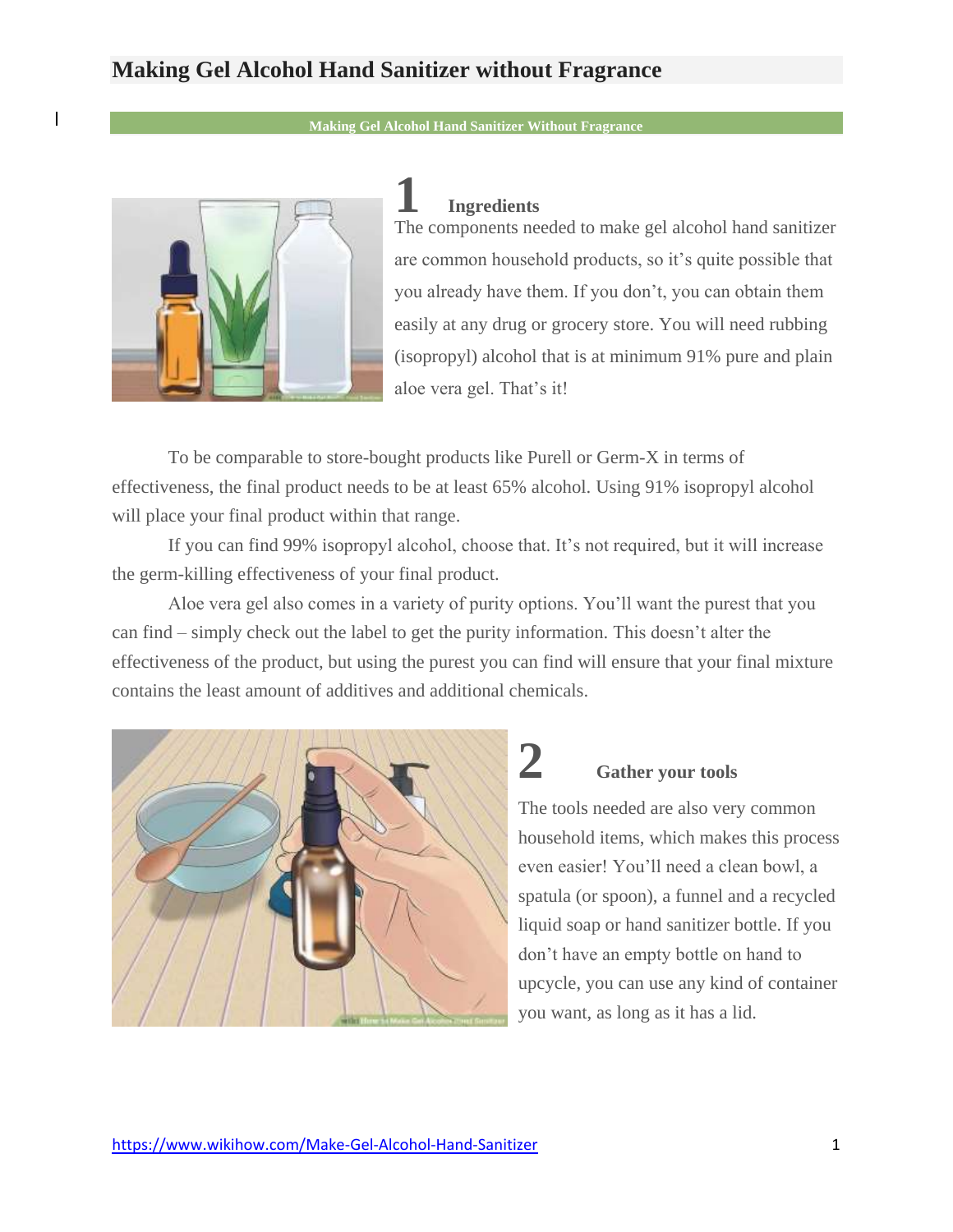### **Making Gel Alcohol Hand Sanitizer without Fragrance**



**3 Combine the ingredients.**

Measure out 2/3 cup of isopropyl alcohol and 1/3 cup of plain aloe vera gel and dump both of them together in to the bowl. Use your spatula (or spoon) to stir vigorously until the ingredients are fully mixed together. If you'd prefer not to mix by hand in a bowl, you can use your food processor instead.



**4 Bottle your product.** Use the funnel to pour the mixture directly from the bowl into the bottle you've chosen to use. Replace the pump, lid or cap on your bottle. Now you have your finished product and it's ready to use immediately!

The mixture will keep for 6 months or more. Store it away from direct sunlight to get the longest shelf life possible.

Put the mixture in smaller bottles that can easily fit into a purse, backpack or briefcase for use on the go. If you purchase any commercial sanitizers, save the bottles so that you can upcycle them later, since those are perfect for this.

You can usually purchase new empty bottles of this size at the grocery store. Check the aisle with travel size personal care items.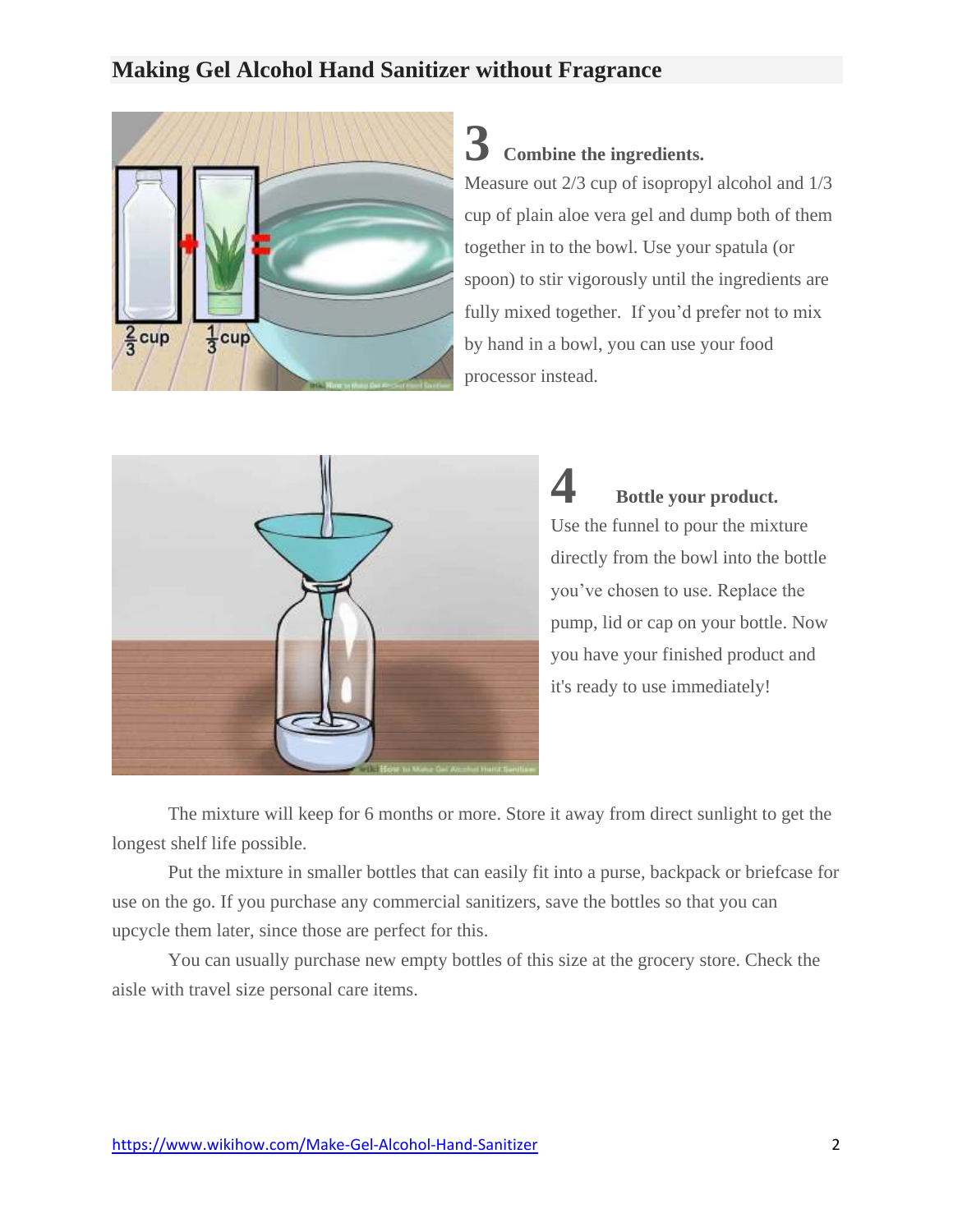### **Making Gel Hand Sanitizer with Grain Alcohol**

**Hand Sanitize[r with](https://www.wikihow.com/Make-Gel-Alcohol-Hand-Sanitizer?fbclid=IwAR1zEp57a2Q8MwAtOc34KtxpD2lW87epm3L36TcyjOWpOJgxocLJl77WnVI#/Image:Make-Gel-Alcohol-Hand-Sanitizer-Step-11.jpg) Grain Alcohol**



### **1 Ingredients**

Most of the components needed to make the hand sanitizer are common household products, so it is quite possible that you already have most of them. Start with a bottle of 190-proof grain alcohol, which is 95% alcohol. Since your hand sanitizer needs to be at least 65% alcohol to be effective, using a high-proof

liquor will ensure you get the strength you need. In addition, you'll need plain aloe vera gel, and any essential oils you'd like to use.

The essential oils you choose are completely up to you. Lavender, lemon, peppermint, geranium, cinnamon, tea tree and rosemary are common choices. You can use more than one if you like, but the total amount of essential oil you use should not exceed 10 drops.

Aloe vera gel also comes in a variety of purity options. You'll want the purest that you can find – simply check out the label to get the purity information



## **2 Gather your tools.**

You'll need a clean bowl, a spatula (or spoon), a funnel and a recycled liquid soap or hand sanitizer bottle. If you don't have an empty bottle on hand to upcycle, you can use any kind of container you want, as long as it has a lid.